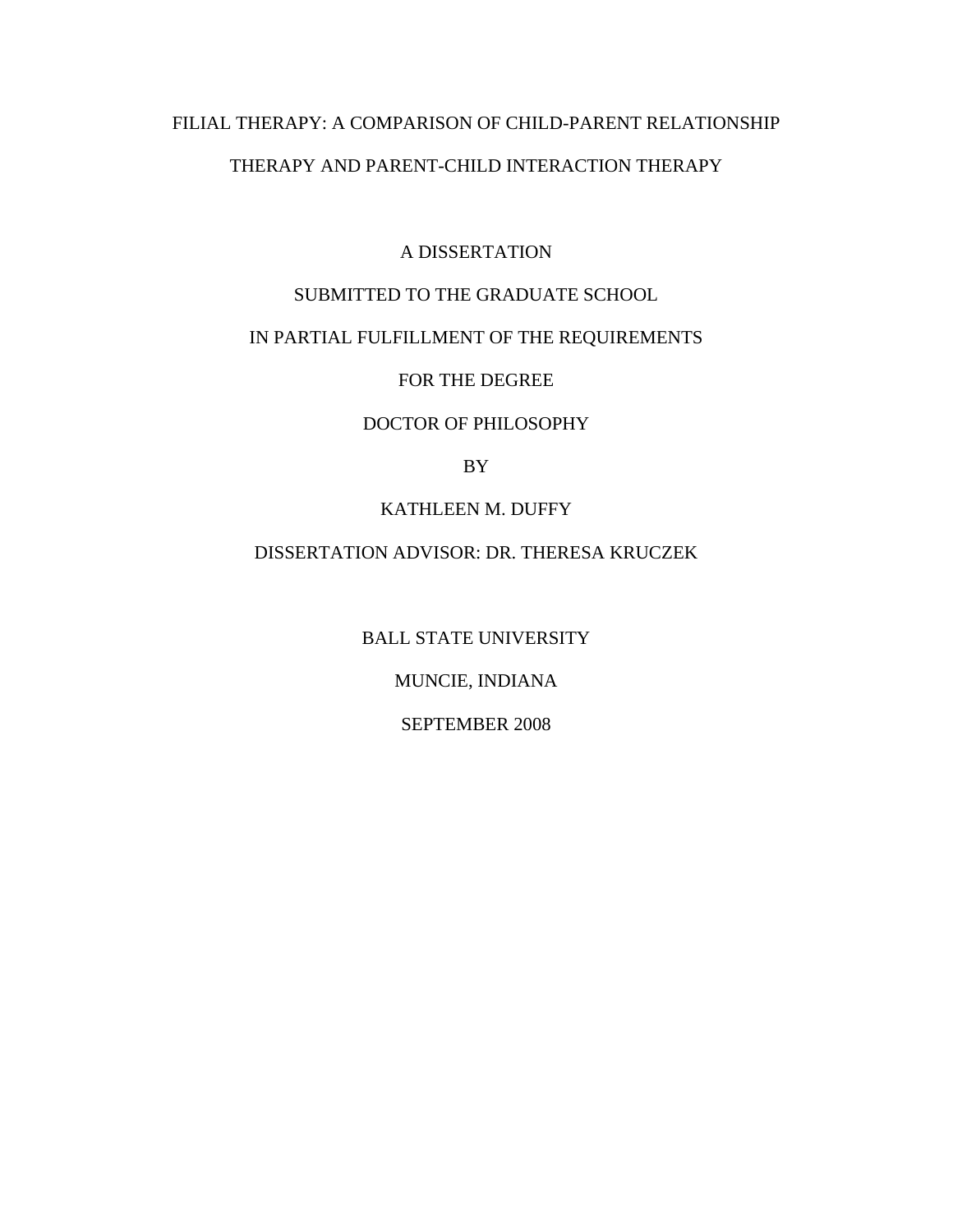#### Abstract

Filial therapy, originally developed by Bernard Guerney (1964), is a form of parent child therapy utilizing child-centered skills and limit setting strategies to improve the parent child relationship and to increase positive child behaviors. Parent Child Interaction Therapy (PCIT), developed by Sheila Eyberg (1988), is an empirically supported treatment for improving parenting skills and decreasing negative externalizing behavior with children. Child Parent Relationship Therapy (CPRT), developed by Garry Landreth (2002), is an up and coming form of Filial therapy, supported in the literature for improving the parent child relationship and improving the child's general functioning. Children diagnosed with Autism Spectrum Disorders (ASD) often present with deficits in their socialization and communication abilities. These deficiencies can cause strain on the parent child relationship because of the challenges inherent to the maladaptive interactions common among families with a child diagnosed with ASD. Therefore, there is a need for effective interventions to improve the functioning between the parent and child. However, a review of the literature discovered a lack of research using Filial therapy with children diagnosed with ASD and no research comparing different forms of Filial therapy. In order to better inform practitioners, the current study utilized qualitative analysis through a deconstructing evidence approach to examine the experience of four participants in either the PCIT or CPRT group. Participants completed pre and post assessments measuring changes in the parent child relationship and their child's adaptive functioning. The counselors of the group also recorded the parents' reactions to the group through their weekly progress notes. The results yielded little support for one approach over the other. One participant in the CPRT had a very